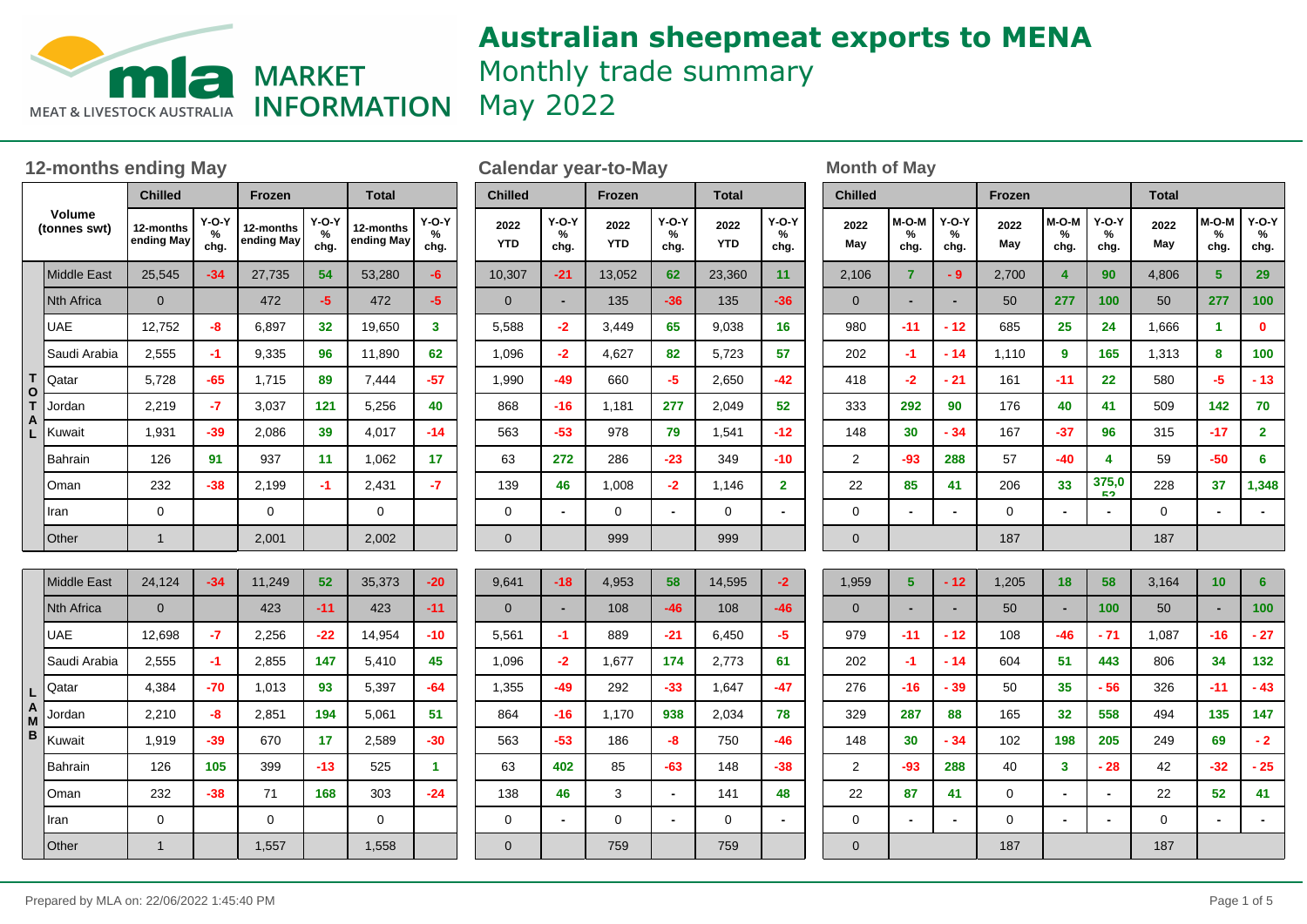

# **Australian sheepmeat exports to MENA** Monthly trade summary **INFORMATION** May 2022

| <b>12-months ending May</b>   |                    |                         |                      |                         |                         |                         | <b>Calendar year-to-May</b> |                    |                      |                    |                         |                    |                          | <b>Month of May</b> |                |                          |                          |                |                    |                          |              |                                |                          |
|-------------------------------|--------------------|-------------------------|----------------------|-------------------------|-------------------------|-------------------------|-----------------------------|--------------------|----------------------|--------------------|-------------------------|--------------------|--------------------------|---------------------|----------------|--------------------------|--------------------------|----------------|--------------------|--------------------------|--------------|--------------------------------|--------------------------|
| <b>Volume</b><br>(tonnes swt) |                    | <b>Chilled</b>          |                      | Frozen                  |                         | <b>Total</b>            |                             | <b>Chilled</b>     |                      |                    | Frozen                  |                    | <b>Total</b>             |                     | <b>Chilled</b> |                          |                          | Frozen         |                    |                          | <b>Total</b> |                                |                          |
|                               |                    | 12-months<br>ending May | $Y-O-Y$<br>%<br>chg. | 12-months<br>ending May | $Y-O-Y$<br>$\%$<br>chg. | 12-months<br>ending May | $Y-O-Y$<br>$\%$<br>chg.     | 2022<br><b>YTD</b> | $Y-O-Y$<br>%<br>chg. | 2022<br><b>YTD</b> | $Y-O-Y$<br>$\%$<br>chg. | 2022<br><b>YTD</b> | $Y-O-Y$<br>$\%$<br>chg.  |                     | 2022<br>May    | $M-O-M$<br>%<br>chg.     | $Y-O-Y$<br>%<br>chg.     | 2022<br>May    | M-O-M<br>%<br>chg. | $Y-O-Y$<br>℅<br>chg.     | 2022<br>May  | M-O-M<br>$\frac{9}{6}$<br>chg. | $Y-O-Y$<br>%<br>chg.     |
|                               | <b>Middle East</b> | 1,421                   | $-36$                | 16,486                  | 56                      | 17,907                  | 40                          | 666                | $-48$                | 8,099              | 65                      | 8,765              | 42                       |                     | 147            | 40                       | 77                       | 1,495          | -5                 | 126                      | 1,642        | $-2$                           | 121                      |
|                               | <b>Nth Africa</b>  | $\Omega$                |                      | 49                      | 120                     | 49                      | 120                         | $\Omega$           | $\sim$               | 28                 | 190                     | 28                 | 190                      |                     | $\Omega$       | -                        | $\overline{\phantom{0}}$ | $\overline{0}$ |                    | $\overline{\phantom{0}}$ | $\Omega$     |                                |                          |
|                               | <b>UAE</b>         | 55                      | $-57$                | 4,641                   | 98                      | 4,696                   | 90                          | 27                 | $-25$                | 2,560              | 162                     | 2,587              | 156                      |                     | $\overline{2}$ | $-72$                    | $-76$                    | 577            | 66                 | 216                      | 579          | 64                             | 207                      |
|                               | Saudi Arabia       | $\Omega$                |                      | 6.480                   | 80                      | 6,480                   | 80                          | 0                  | $\sim$               | 2,950              | 53                      | 2,950              | 53                       |                     | $\Omega$       | $\blacksquare$           | $\overline{\phantom{0}}$ | 506            | $-18$              | 65                       | 506          | $-18$                          | 65                       |
| M<br>U                        | Qatar              | 1,344                   | $-35$                | 703                     | 83                      | 2,047                   | $-16$                       | 634                | $-48$                | 368                | 44                      | 1,002              | $-32$                    |                     | 142            | 43                       | 84                       | 111            | $-23$              | 486                      | 253          |                                | 163                      |
|                               | Jordan             | 9                       |                      | 186                     | $-54$                   | 195                     | $-52$                       | 4                  | $\blacksquare$       | 11                 | $-94$                   | 15                 | $-92$                    |                     | 4              | $\overline{\phantom{a}}$ | $\sim$                   | 11             |                    | $-89$                    | 15           |                                | $-85$                    |
| $\mathbf{o}$<br>N             | Kuwait             | 13                      | $-72$                | 1,416                   | 52                      | 1,429                   | 47                          | $\mathbf 0$        | $\sim$               | 792                | 131                     | 792                | 124                      |                     | 0              | $\overline{\phantom{a}}$ | $\overline{\phantom{0}}$ | 66             | $-72$              | 27                       | 66           | $-72$                          | 27                       |
|                               | <b>Bahrain</b>     | $\mathbf 0$             | $-100$               | 537                     | 41                      | 537                     | 39                          | 0                  | $\sim$               | 201                | 39                      | 201                | 35                       |                     | 0              | $\overline{\phantom{0}}$ | $\blacksquare$           | 17             | $-70$              | <b>м.</b>                | 17           | $-70$                          | $\sim$                   |
|                               | Oman               | 0                       | $-3$                 | 2,128                   | $-3$                    | 2,129                   | $-3$                        | $\mathbf 0$        | $\blacksquare$       | 1,005              | $-3$                    | 1,005              | $-3$                     |                     | 0              | $\blacksquare$           | $\overline{\phantom{0}}$ | 206            | 36                 | 375,0<br>E9.             | 206          | 35                             | 375,0<br>EO.             |
|                               | Iran               | 0                       |                      | $\Omega$                |                         | 0                       |                             | 0                  | $\sim$               | 0                  | $\blacksquare$          | 0                  | $\overline{\phantom{a}}$ |                     | 0              | $\overline{\phantom{0}}$ | $\overline{\phantom{0}}$ | $\mathbf 0$    |                    | $\blacksquare$           | 0            |                                | $\overline{\phantom{0}}$ |
|                               | Other              | $\mathbf 0$             |                      | 444                     |                         | 444                     |                             | $\mathbf 0$        |                      | 240                |                         | 240                |                          |                     | $\mathbf 0$    |                          |                          | 0              |                    |                          | $\mathbf 0$  |                                |                          |

Source: DAWR. SWT = Shipped weight. YTD = Calendar year-to-May. Y-O-Y = Year-on-year. M-O-M = Month-on-month. MENA = Middle East & North African countries. For further information email globalindustryinsights@mla.com.au.

© Meat & Livestock Australia Limited, 2016. ABN 39 081 678 364. MLA makes no representations as to the accuracy of any information or advice contained in this publication and excludes all liability, whether in contract, tort (including negligence or breach of statutory duty) or otherwise as a result of reliance by any person on such information or advice. All use of MLA publications, reports and information is subject to MLA's Market Report an Information Terms of Use. Please read our terms of use carefully and ensure you are familiar with its content [- click here for MLA](http://www.mla.com.au/files/edae0364-a185-4a6f-9dff-a42700d1463a/MLA-Market-Report-and-Information-Terms-of-use-Dec-2014.pdf)'[s terms of use.](http://www.mla.com.au/files/edae0364-a185-4a6f-9dff-a42700d1463a/MLA-Market-Report-and-Information-Terms-of-use-Dec-2014.pdf)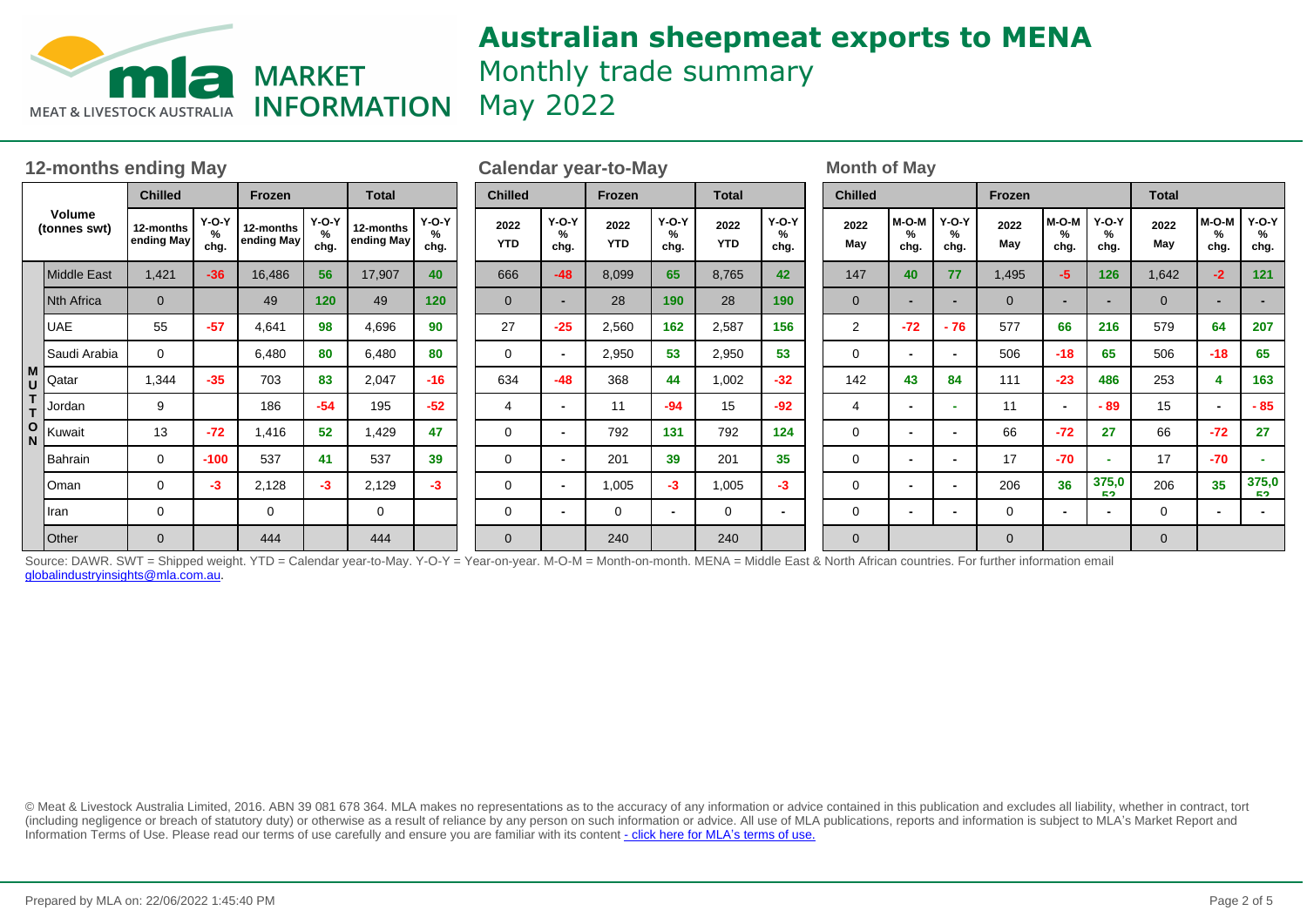# **Australian sheepmeat exports to MENA** Monthly trade summary May 2022



**MARKET** 

**INFORMATION** 

Source: DAWR, Prepared by MLA

**MEAT & LIVESTOCK AUSTRALIA** 

#### **Monthly lamb exports to MENA**



Source: DAWR, Prepared by MLA



Source: xe.com, Prepared by MLA

#### **Monthly mutton exports to MENA**



Source: DAWR, Prepared by MLA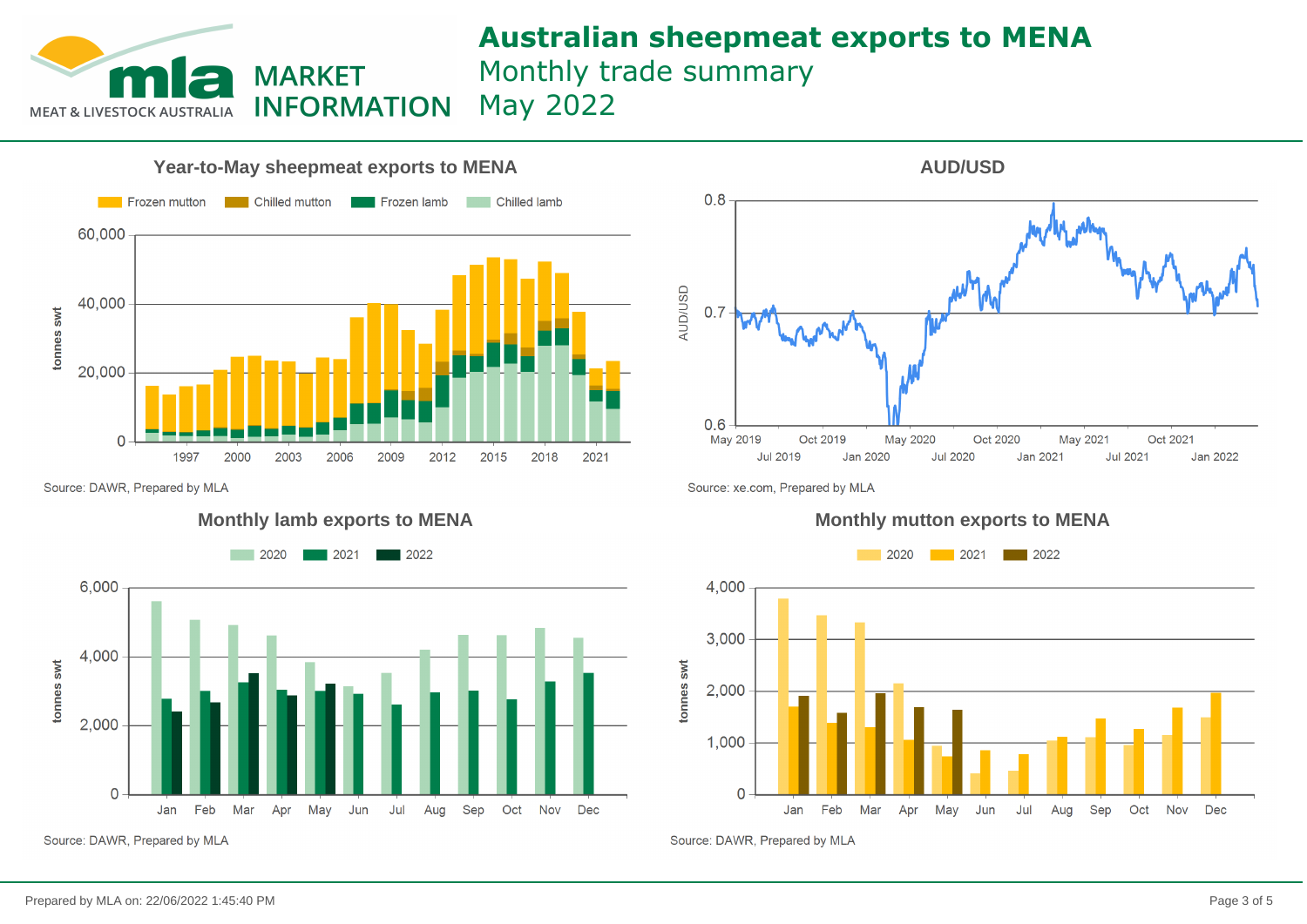

# **Australian sheepmeat exports to MENA**

Monthly trade summary May 2022



Source: DAWR, Prepared by MLA



**Year-to-May sheepmeat exports to the UAE Year-to-May sheepmeat exports to Saudi Arabia**



Source: DAWR, Prepared by MLA